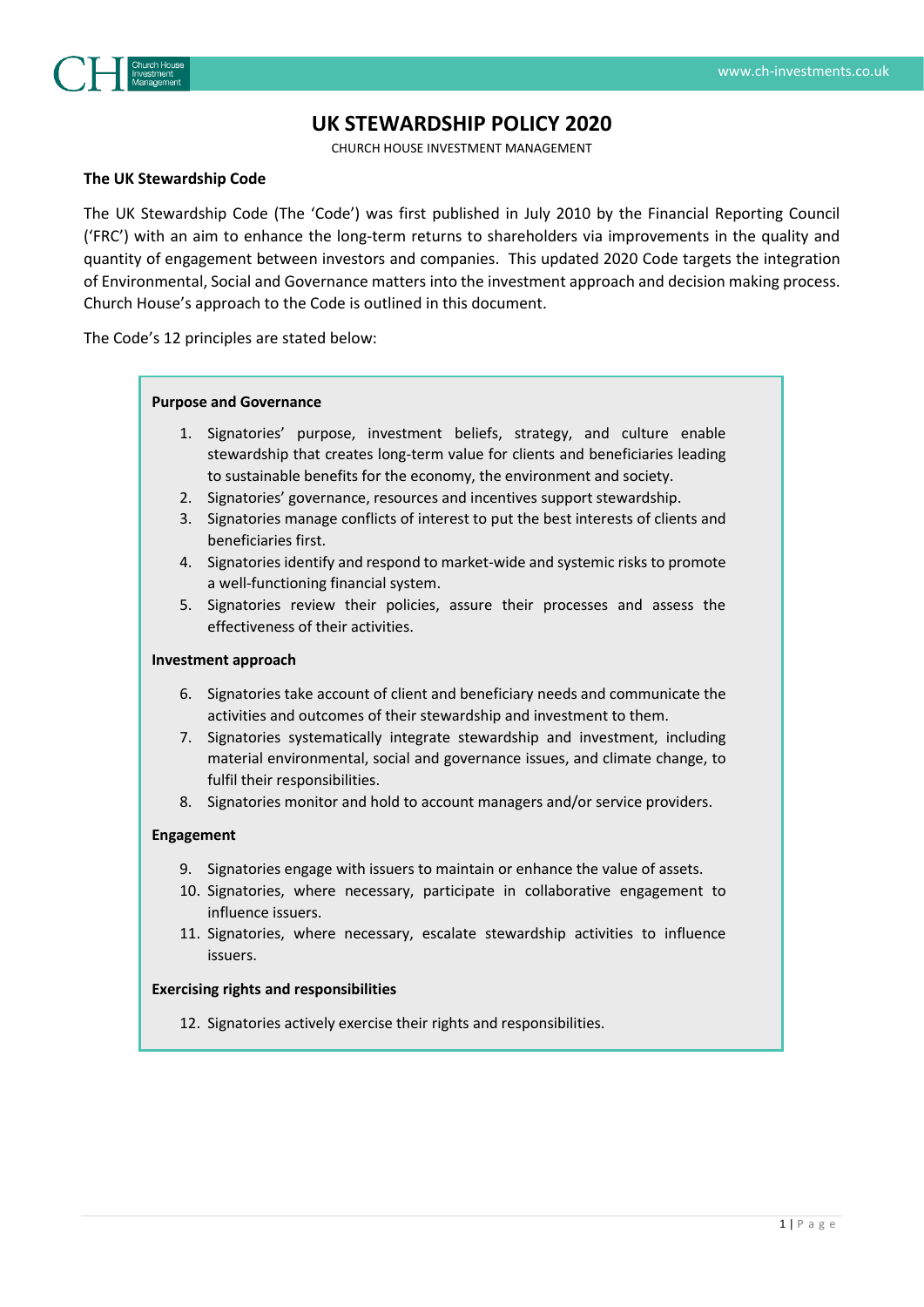

### **Principle 1**

**Signatories' purpose, investment beliefs, strategy, and culture enable stewardship that creates long-term value for clients and beneficiaries leading to sustainable benefits for the economy, the environment and society.**

Church House is an investment management business focused on the management of discretionary investment portfolios, principally via our range of authorized funds, an absolutely key component of which is the management of risk. Our priority is to generate returns in-line with client expectations, after careful consideration of individual risk tolerance and suitability, a primary concern is to avoid the risk of permanent loss of capital. At Church House we have always considered that investing in companies with properly sustainable practices and business models, and run by people with integrity as an integral part of what we do. As long-term investors, selecting companies that have demonstrated sound corporate governance has always been inherent to our diligence and risk management policies. An inclination to steer clear of companies, such as pay-day lenders, which we consider to be morally questionable has always formed a part of this.

Our investment philosophy is closely aligned with our stewardship beliefs in that we take a long-term view, managing assets for professional and retail clients as if they were our own. As active investors in both the UK and global markets, we place great importance on closely monitoring the companies in which we invest. We do this via frequent attendance of company presentations, engagement with company management teams, and continuous research and analysis in order to maintain a clear understanding of the companies in which we invest.

#### **Principle 2**

### **Signatories' governance, resources and incentives support stewardship.**

In order to formally implement our stewardship and ESG considerations into our processes, we maintain detailed policies and a disciplined approach to our relationships with clients all of which is documented. As regards investments, we encourage regular dialogue among our investment team on developments in the area, we consider that analyzing governance and promoting good stewardship within our investee companies has always been core to our investment process. ESG & stewardship matters are reviewed on a monthly basis at our Investment Committee and Executive Board meetings. This helps to formally embed practices into our investment process in our equity, fixed income and multi-asset class funds, as well as the approach that we take to investing clients' funds. Our view is that proper consideration of Governance and ESG matters can also add value and be an aid in discerning potential opportunities and risks.

#### **Principle 3**

# **Signatories manage conflicts of interest to put the best interests of clients and beneficiaries first.**

Church House have implemented all reasonable steps in order to avoid any conflict of interest, in line with our Conflict of Interest Policy, which can be found on our company website: [https://www.ch](https://www.ch-investments.co.uk/site/assets/files/1103/conflicts-of-interest-policy.pdf)[investments.co.uk/site/assets/files/1103/conflicts-of-interest-policy.pdf.](https://www.ch-investments.co.uk/site/assets/files/1103/conflicts-of-interest-policy.pdf)

Church House endeavours to act in the best interest of all clients, where conflicts of interest may occur between Church House and our clients, or within our client base. Should a conflict of interest or potential conflict arise, employees are required to report to the Compliance Officer. Once the conflict has been identified, senior management will carry out the necessary steps in order to mitigate this conflict, and where suitable, notify the client.

We aim to handle any (potential) conflicts of interest fairly and efficiently. Situations in which conflicts of interest are more susceptible to occurring include, but are not limited to, personal account dealing or possession of restricted information belonging to a Church House client, potential client, past client or publically traded security, the information of which might benefit Church House or its clients.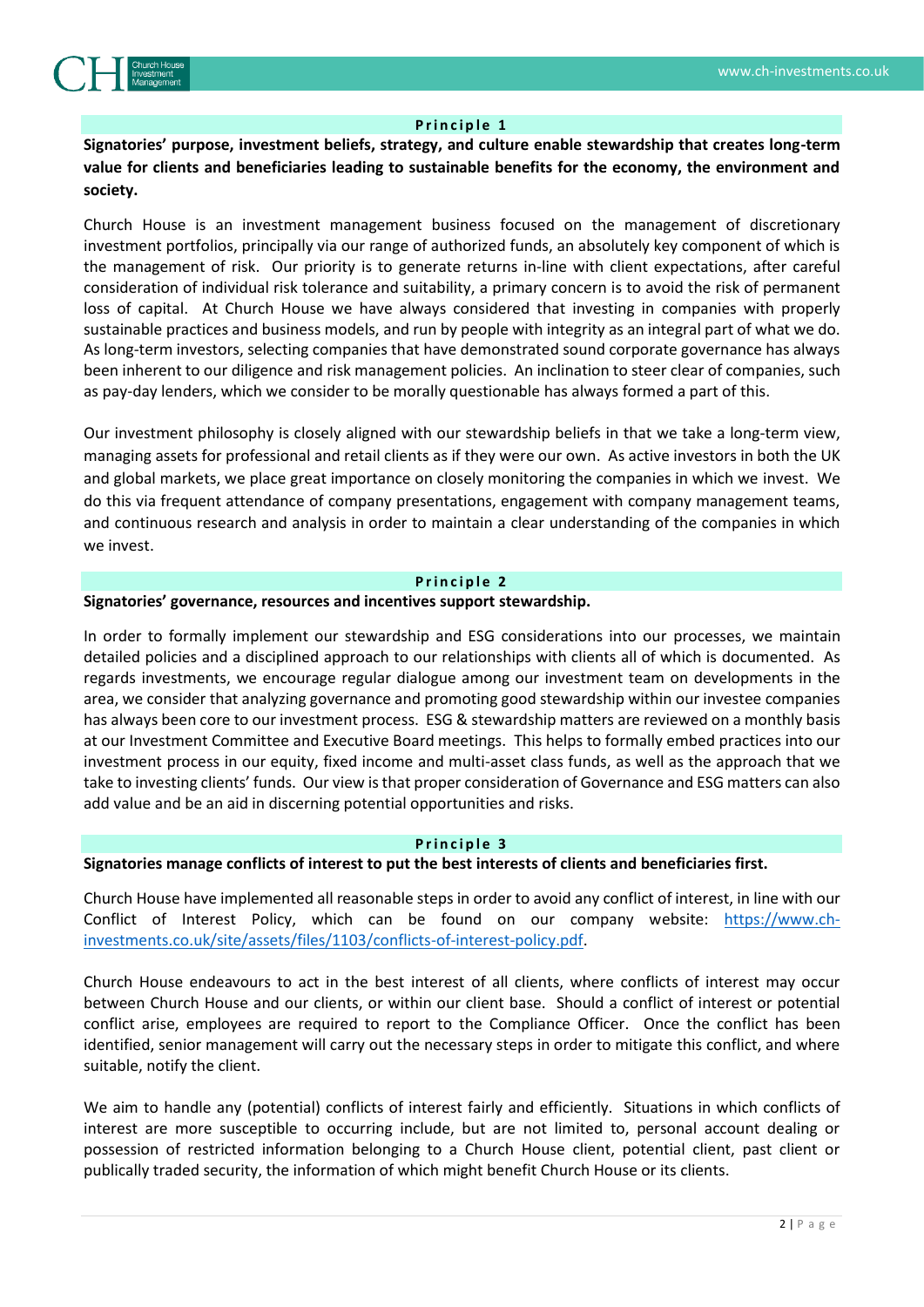

### **P r i n c i p l e 4**

# **Signatories identify and respond to market-wide and systemic risks to promote a well-functioning financial system.**

At Church House, we keep a vigilant eye on macroeconomic and market-moving events as well as key themes in both equity and credit markets. We have eight full-time fund managers/investment analysts covering markets on a daily basis. We believe that a key strength of Church House is that we have a multi-asset approach to investment and so are required to monitor multiple markets from equities to fixed interest, foreign exchange and more. The investment team discuss developments in economies and individual companies on a daily basis and any major market events in detail during our Investment Committee meetings each month. The Committee considers any risks which may have a significant impact on the financial system and, in turn, affect the underlying securities within our funds.

We take advantage of a multitude of mediums of communication when keeping up to date with movements in the financial markets, including third party research, conferences, and direct engagement with analysts in addition to Bloomberg and news media. Church House contributes to this discussion via fund roadshows, where we express notable concerns in the markets, any implications to our funds and how we intend to mitigate these risks.

#### **Principle 5**

#### **Signatories review their policies, assure their processes and assess the effectiveness of their activities.**

Church House strives to maximise value for its clients via the careful management of its funds and underlying investments. There are a multitude of factors our fund managers take into account when considering an investment. Our active-management approach promotes ongoing research with investee companies. We attend company presentations, engage in one-to-one meetings with company management teams, and carry out continuous research and analysis in order to maintain a solid financial picture of the current and future value of stocks we hold, along with their development in ESG matters. When appropriate, we engage in active constructive dialogue with investee companies and vote at AGMs, EGMs and corporate actions, should this be in the interest of our clients. Especially, if direct communication with an investee company fails to satisfy our concerns.

We regularly review our internal processes in order to ensure effective stewardship and act in the best longterm interests of our clients. All policies are subject to review and approval. We have two CIOs, both of whom have over 30 years of investment experience, and who are responsible for monitoring all investment decisions. All fund managers are required to report on their portfolio movements to the investment committee, which has an independent chairman.

#### **P r i n c i p l e 6**

**Signatories take account of client and beneficiary needs and communicate the activities and outcomes of their stewardship and investment to them.**

We manage our clients' money on a discretionary basis, in line with their appropriate risk level, time horizon and best interests. Church House's clients are predominantly UK private clients and financial institutions. Our private client business has a team of relationship managers, who are responsible for assessing the objectives and risk tolerance of current and potential clients on an ongoing basis, and accommodating their needs. We publish monthly fund factsheet updates that are sent to institutional clients and a quarterly review of our funds and the macroeconomic climate that is sent to all clients, both private and institutional.

At each step of our investment process, our stewardship responsibilities are carefully considered. We review our Stewardship Policy annually, or sooner, should policy changes be implemented. Reporting occurs annually and we remain available to respond to any questions our clients might have with regards to our stewardship policy.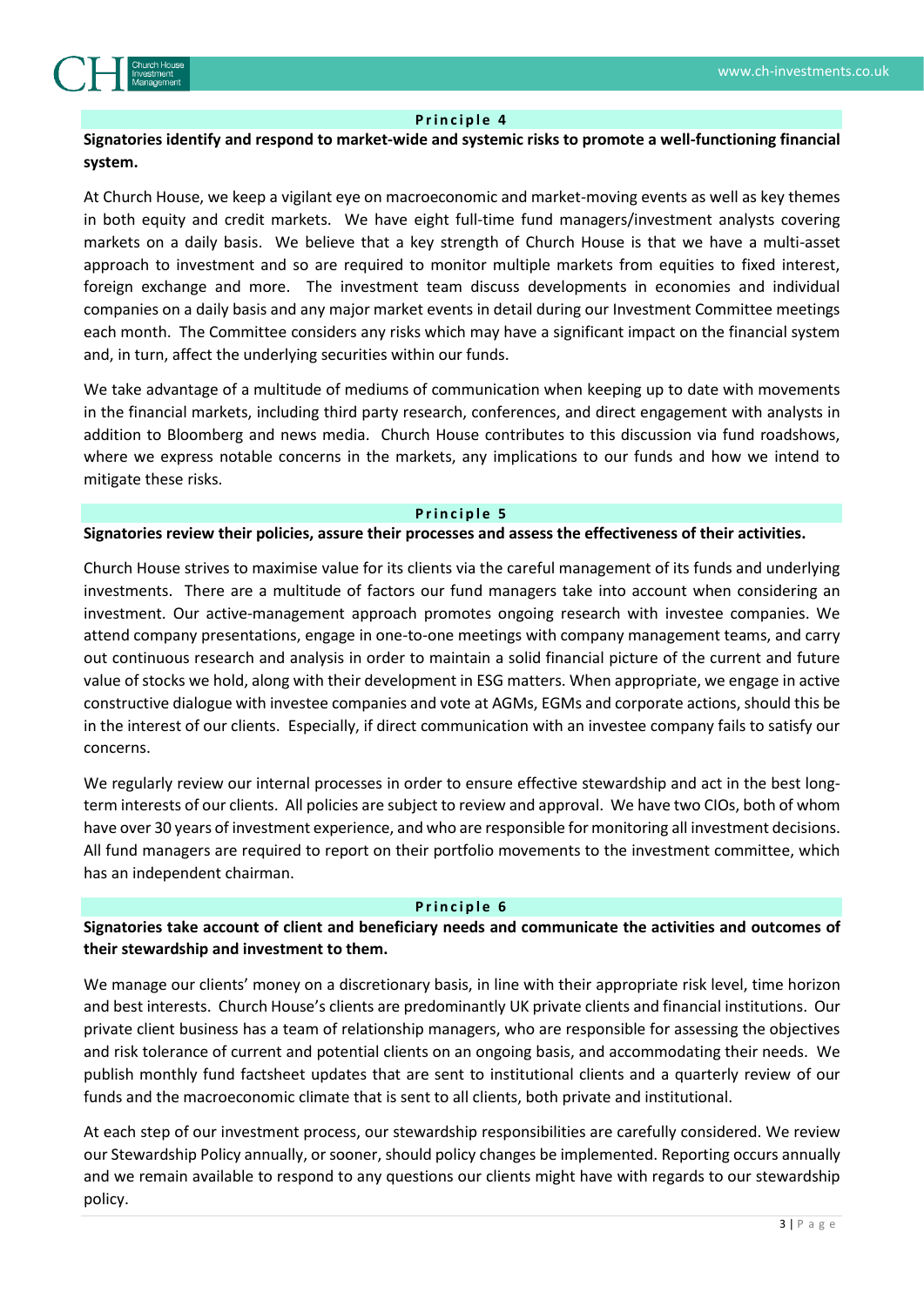

#### **Principle 7**

# **Signatories systematically integrate stewardship and investment, including material environmental, social and governance issues, and climate change, to fulfil their responsibilities.**

We look to invest in companies that demonstrate a strong willingness and determination to carry out positive ESG practices, and ultimately guide companies along the path to create a more sustainable and environmentally friendly society. We encourage progressive policies and well placed controls that promote good company culture and social practices. We aim to promote well founded and sound corporate governance in our investee companies, towards robust ESG and sustainability practices. Analysis of these ESG considerations facilitates us in evaluating which (potential) investments to enter, hold or exit.

We only wish to invest in countries/jurisdictions where the rule of law persists, there is a free and liquid marketplace and unrestricted currency convertibility. Companies being considered for investment must be incorporated in one of these and their shares/stock must be listed on the exchange(s) of one of them. Essentially these are the recognised Developed Markets.

# Our full ESG policy can be found here: [https://www.ch-investments.co.uk/site/assets/files/1861/church\\_house\\_esg\\_policy-1.pdf](https://www.ch-investments.co.uk/site/assets/files/1861/church_house_esg_policy-1.pdf)

# **P r i n c i p l e 8**

#### **Signatories monitor and hold to account managers and/or service providers.**

In addition to the direct investments that we make within Church House funds and private client portfolios, where suitable, we also utilise third party funds for specialist asset classes. For example, closed-ended funds may be used for, but are not limited to, private equity, emerging market and infrastructure exposure. This has been our policy for many years and we aim to maintain the same level of due diligence on third party funds as we do our direct investments. We ensure to closely monitor the performance, underlying assets and investment activity of these external funds, meeting directly with fund managers on an ongoing basis. To supplement this, we use third party research providers who cover these funds, reviewing their analysis and opinion either via written research or in meetings.

#### **P r i n c i p l e 9**

#### **Signatories engage with issuers to maintain or enhance the value of assets.**

Regular attendance of roadshows and direct engagement with issuers is an important feature of our investment process. We prioritize engagement depending on the issue and the size of our holding. Our fund managers and research analysts dedicate the majority of their time to monitoring investee companies and assessing whether they remain a suitable investment for each respective fund. Should it be in the interest of shareholders, Church House may engage in active communication with an investee company's board and/or senior management to clarify particular concerns..

#### **Principle 10**

### **Signatories, where necessary, participate in collaborative engagement to influence issuers.**

Church House may seek to engage with other shareholders via both formal and informal avenues, should this lead to more effective discussions in addressing material concerns with an investee company. The shareholders with whom we would collaborate would have to share both our investment fund objectives and our concerns about the investee company. In each instance the fund manager will review the situation on a case-by-case basis, pursuing a course of action that is in the best interests of all clients. Situations where it may be suitable to act collectively with other shareholders could be if Church House perceive there to be a lack of conviction in the corporate governance or business strategy of an investee company, or if we are not convinced the remuneration scheme is consistent with the interests of shareholders. Church House is averse to collaborate with other shareholders should this impinge on our duty to act in the best interest of our clients